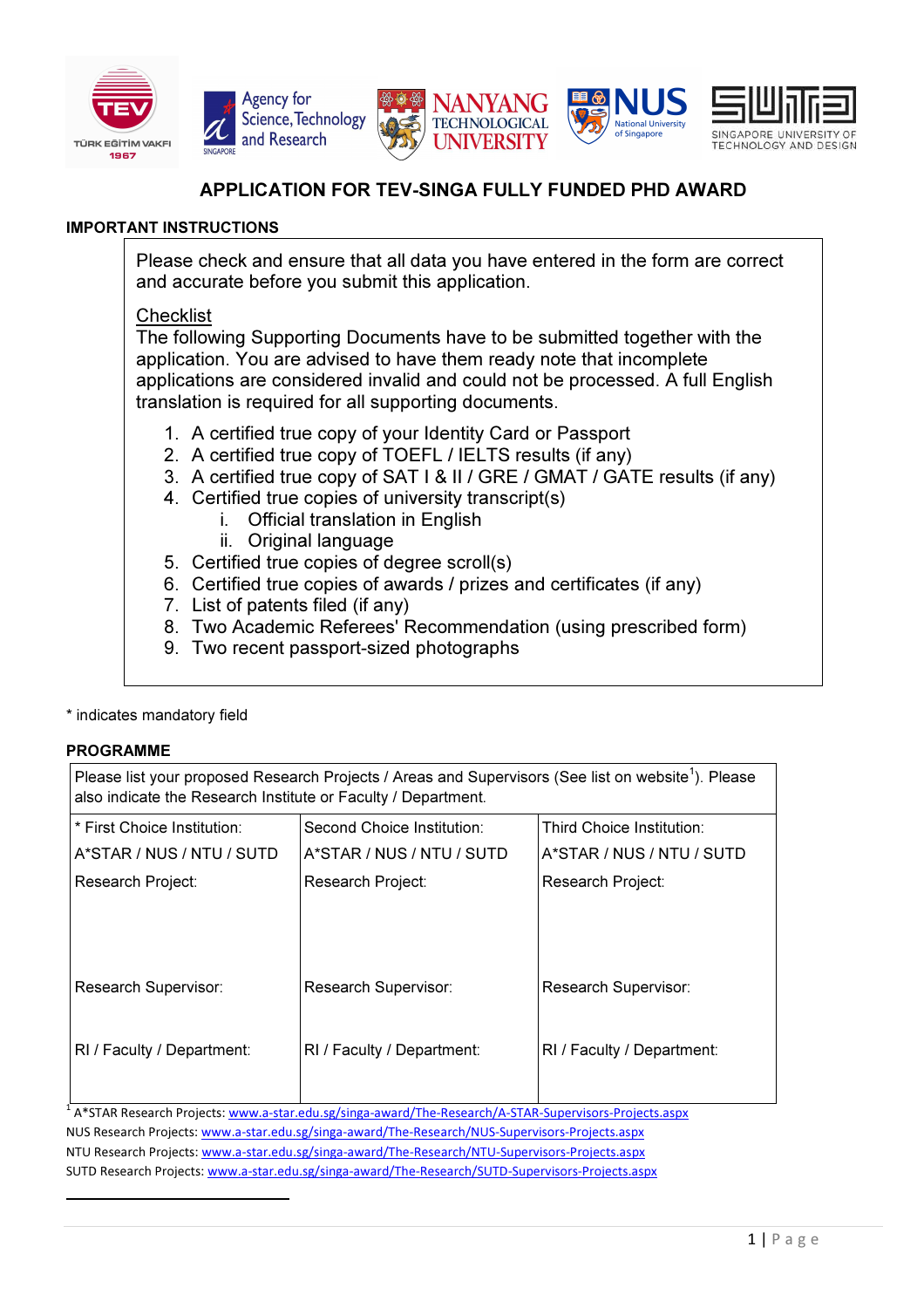# PERSONAL PARTICULARS

| *Title:                                                                 | *Surname / Family Name:                                              |
|-------------------------------------------------------------------------|----------------------------------------------------------------------|
| *Full Name (as in passport):                                            | Given Name:                                                          |
| *Gender:<br>Male / Female                                               | *Date of Birth (DDMMYYYY):                                           |
| *Marital Status:                                                        | No of Children:                                                      |
| *Permanent Home Address:                                                | Mailing Address (if different from above):                           |
| *Email Address:                                                         | *Home Contact:                                                       |
| Office Contact:                                                         | Mobile Contact:                                                      |
| *Citizenship:                                                           | Are you holding a Singapore Employment Pass:<br>Yes / No             |
| *Do you have a dual citizenship:<br>Yes / No<br>If yes, please specify: | Are you holding a Singapore Student Pass:<br>Yes / No                |
| Identity Card No:                                                       | Are you holding a Singapore Dependent Pass:<br>Yes / No              |
| Passport No:                                                            | If you are holding one of the above, please fill in the<br>following |
| Country of Passport Issue:                                              | Expiry Date (DDMMYYYY):                                              |
| Place of Passport Issue:                                                | FIN No:                                                              |
| Date of Passport Issue:                                                 | Period resided in Singapore (if at all):                             |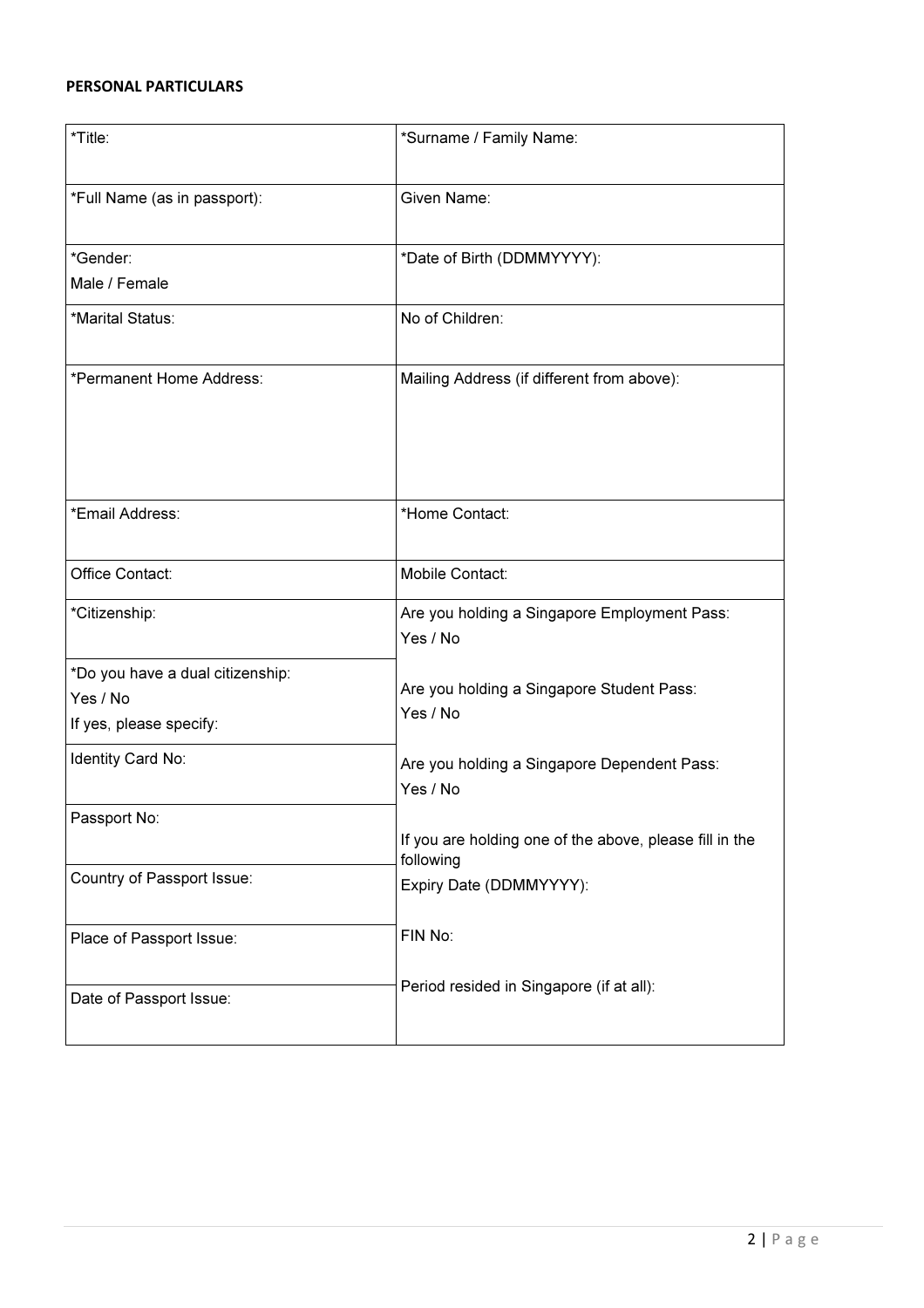### FAMILY PARTICULARS

| * FATHER                 | *MOTHER            |        | SPOUSE (if applicable)       |
|--------------------------|--------------------|--------|------------------------------|
| Name:                    | Name:              |        | Name:                        |
|                          |                    |        |                              |
| Occupation:              | Occupation:        |        | Date of Marriage (DDMMYYYY): |
|                          |                    |        |                              |
| Address:                 | Address:           |        | Occupation:                  |
|                          |                    |        |                              |
|                          |                    |        | Address:                     |
| <b>Contact No:</b>       | <b>Contact No:</b> |        |                              |
|                          |                    |        |                              |
|                          |                    |        | <b>Contact No:</b>           |
|                          |                    |        |                              |
|                          |                    |        |                              |
| CHILDREN (if applicable) |                    |        |                              |
| No<br>Name               |                    | Gender | Date of Birth (DDMMYYYY)     |
| 1.                       |                    |        |                              |
| 2.                       |                    |        |                              |
| 3.                       |                    |        |                              |
| $\overline{4}$ .         |                    |        |                              |

# EDUCATION BACKGROUND

|           | University (Undergraduate and Higher Degree): |                                                                       |                |                                |  |
|-----------|-----------------------------------------------|-----------------------------------------------------------------------|----------------|--------------------------------|--|
| No        | Duration                                      | University                                                            | Country        | <b>Qualifications Obtained</b> |  |
| 1.        |                                               |                                                                       |                |                                |  |
| 2.        |                                               |                                                                       |                |                                |  |
| 3.        |                                               |                                                                       |                |                                |  |
| 4.        |                                               |                                                                       |                |                                |  |
|           |                                               | Degree (s) you are currently pursuing:                                |                |                                |  |
| No        | Duration                                      | University                                                            | Country        | Degree Pursuing                |  |
| 1.        |                                               |                                                                       |                |                                |  |
| 2.        |                                               |                                                                       |                |                                |  |
|           |                                               | Scholarships, prizes or other awards received:                        |                |                                |  |
|           |                                               | (Please list in chronological order and enclose documentary evidence) |                |                                |  |
| <b>No</b> | Date                                          |                                                                       | <b>Details</b> |                                |  |
| 1.        |                                               |                                                                       |                |                                |  |
|           |                                               |                                                                       |                |                                |  |
| 2.        |                                               |                                                                       |                |                                |  |
|           |                                               |                                                                       |                |                                |  |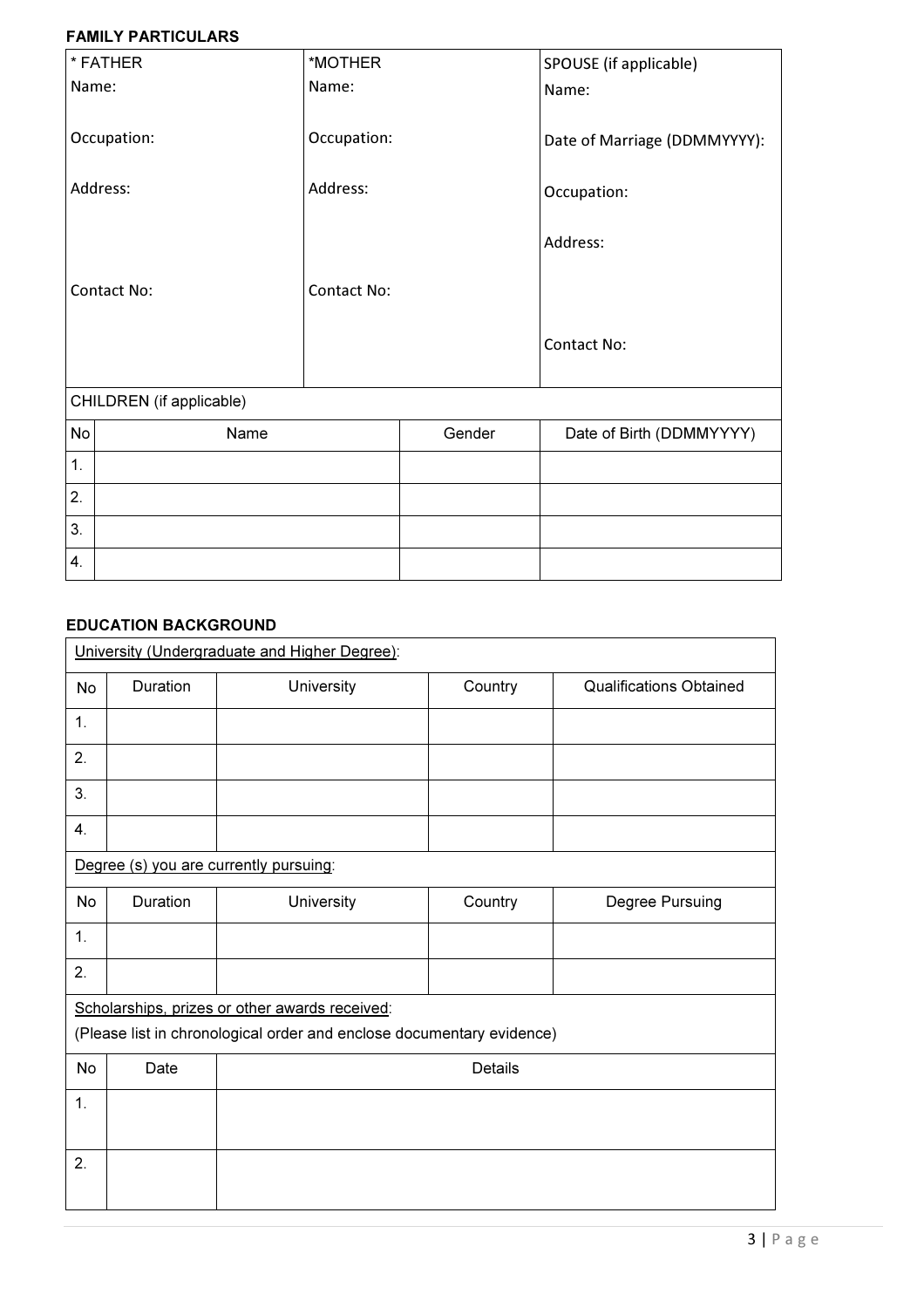| 3.  |  |
|-----|--|
| 4.  |  |
| 5.  |  |
| 6.  |  |
| 7.  |  |
| 8.  |  |
| 9.  |  |
| 10. |  |

### WORK EXPERIENCE

| Duration:               | Duration:               |
|-------------------------|-------------------------|
| Designation:            | Designation:            |
| Company / Organization: | Company / Organization: |
| Country:                | Country:                |
| Reason for leaving:     | Reason for leaving:     |
|                         |                         |
|                         |                         |
|                         |                         |
|                         |                         |
|                         |                         |
|                         |                         |
|                         |                         |
|                         |                         |
|                         |                         |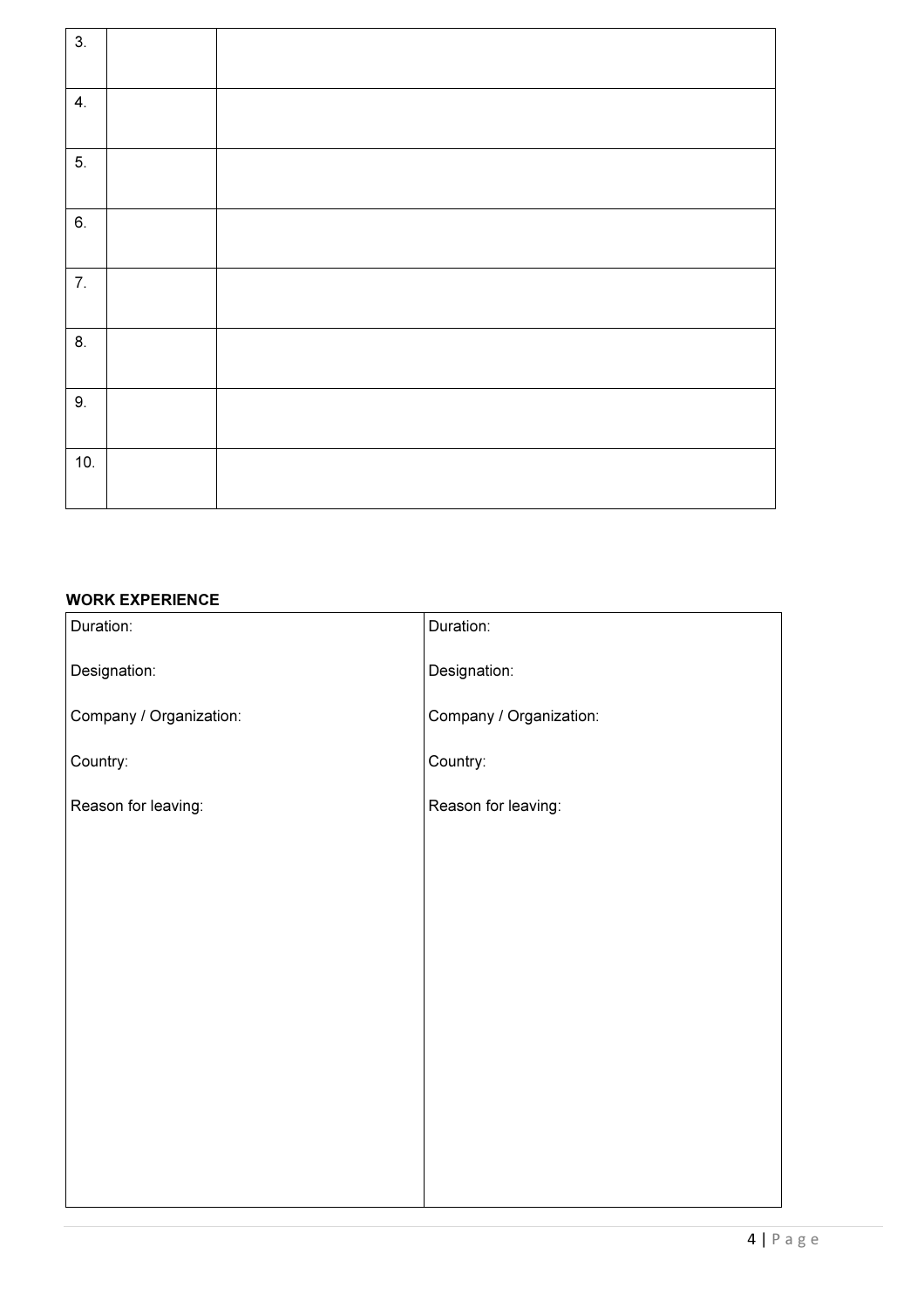| Duration:               | Duration:               |
|-------------------------|-------------------------|
| Designation:            | Designation:            |
| Company / Organization: | Company / Organization: |
| Country:                | Country:                |
| Reason for leaving:     | Reason for leaving:     |
|                         |                         |
|                         |                         |
|                         |                         |
|                         |                         |
|                         |                         |

# TEST SCORE

| <b>TOEFL</b> |                  |       |                  |        |  |            |       |              |                           |            |
|--------------|------------------|-------|------------------|--------|--|------------|-------|--------------|---------------------------|------------|
| No           |                  |       | <b>Test Year</b> |        |  |            | Score |              |                           |            |
| 1.           |                  |       |                  |        |  |            |       |              |                           |            |
| 2.           |                  |       |                  |        |  |            |       |              |                           |            |
| 3.           |                  |       |                  |        |  |            |       |              |                           |            |
| <b>GRE</b>   |                  |       |                  |        |  |            |       |              |                           |            |
| No           | <b>Test Year</b> | Total |                  | Verbal |  |            |       | Quantitative | <b>Analytical Writing</b> |            |
|              |                  | Score | Percentile       | Score  |  | Percentile | Score | Percentile   | Score                     | Percentile |
| 1.           |                  |       |                  |        |  |            |       |              |                           |            |
| 2.           |                  |       |                  |        |  |            |       |              |                           |            |
| 3.           |                  |       |                  |        |  |            |       |              |                           |            |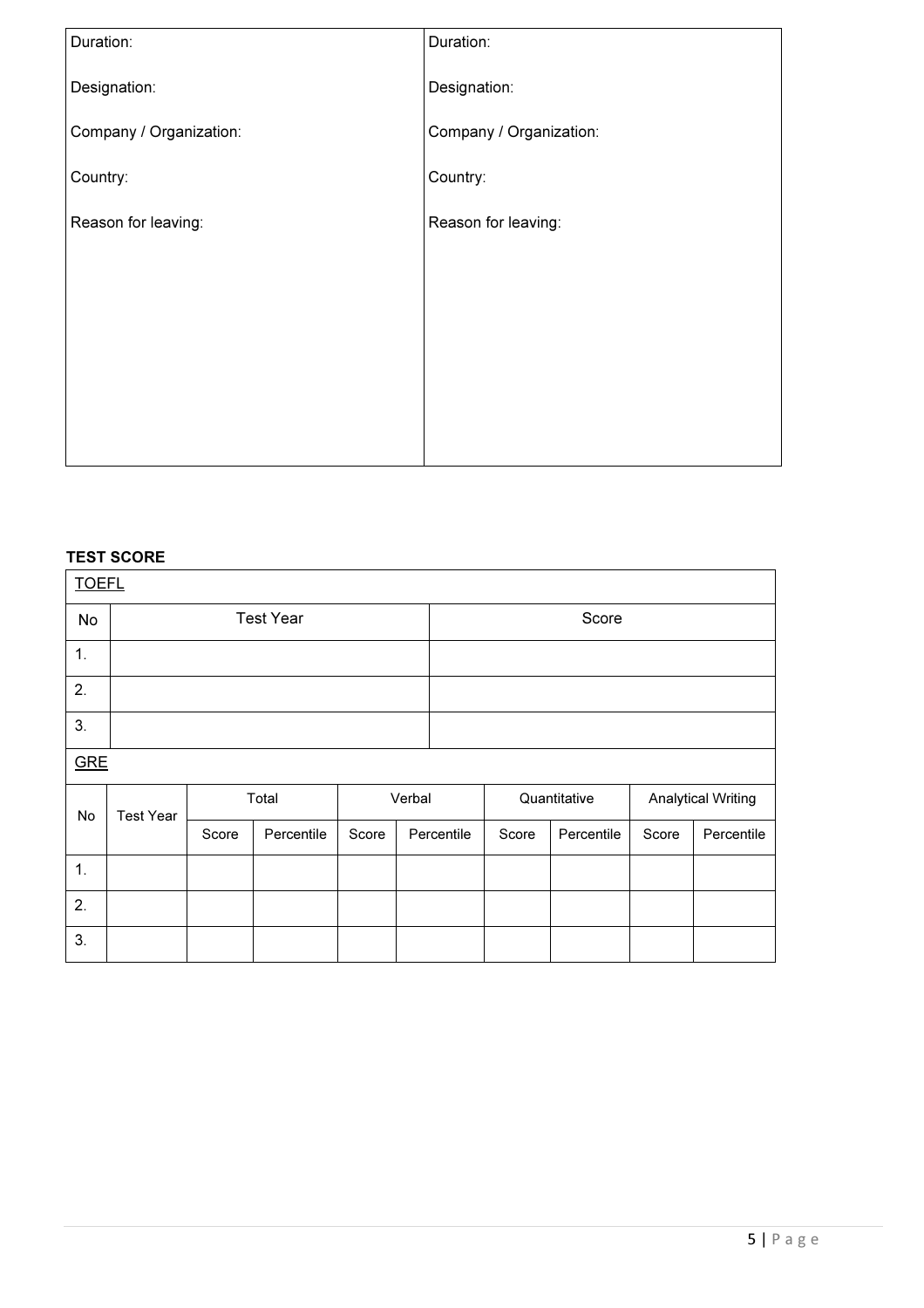#### PROPOSED RESEARCH AND EXPERIENCE

| * Indicate the Research Project(s) you are interested in and explain your interest. You may wish to |
|-----------------------------------------------------------------------------------------------------|
| include details such as Proposed Research Area/Topic, Significance & Aims of Project. (maximum      |
| 1000 words):                                                                                        |

\* Please provide us your personal statement why you think you deserve the TEV-SINGA Fully Funded PhD Award. Please limit your statement to 500 words:

Research experience/papers published (list in reverse chronological order) (maximum 1000 words) if any: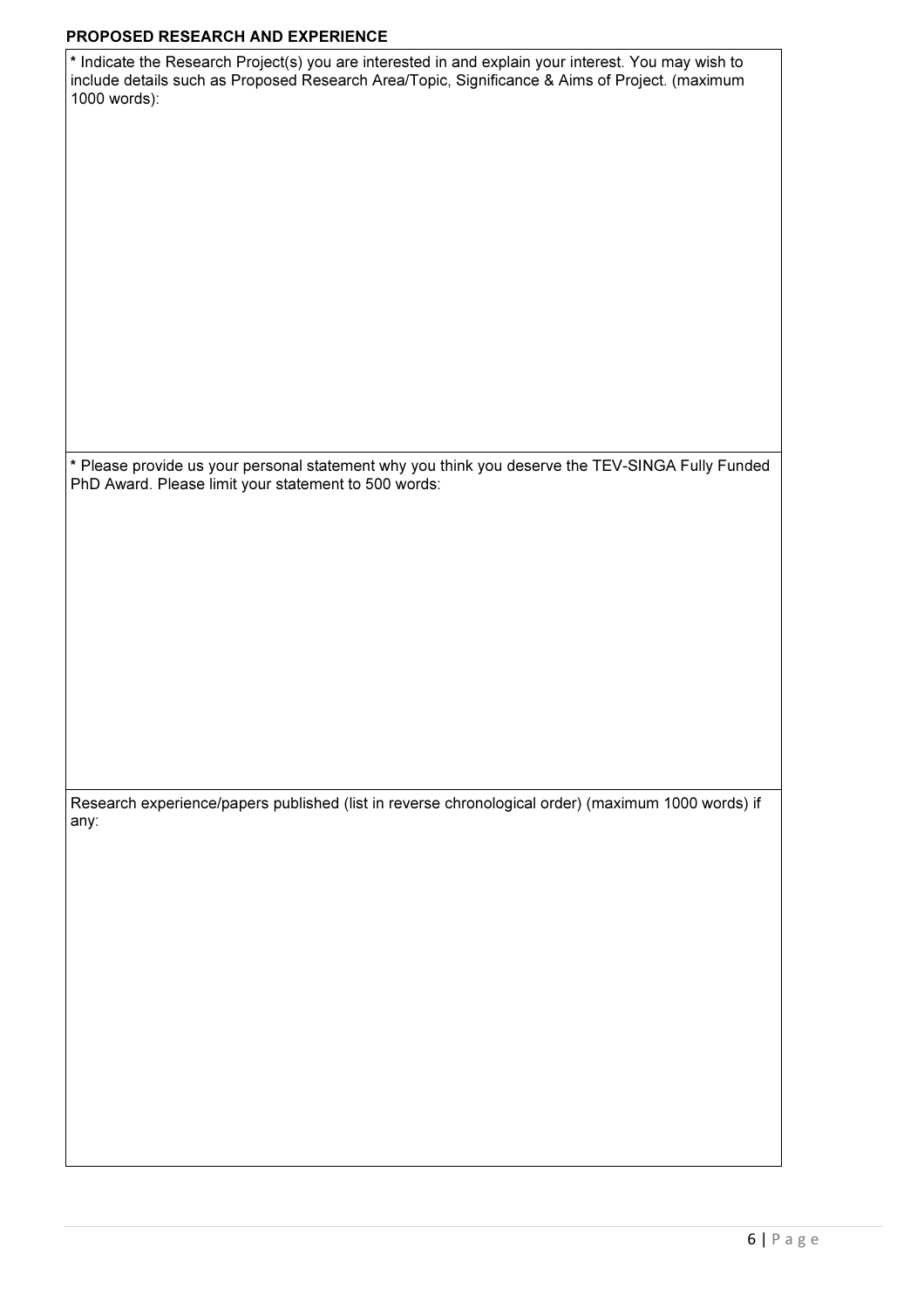#### REFEREE

\* Name two senior professional persons who are familiar with your character, academic achievements, and work performance. Note that at least one should be a senior academic at your University. Please request your referees to write a recommendation in English (using ANNEX A).

| Particulars           | *Referee 1 | *Referee 2 |
|-----------------------|------------|------------|
| Name:                 |            |            |
| Designation:          |            |            |
| Organization:         |            |            |
| Contact No:           |            |            |
| Email:                |            |            |
| Address:              |            |            |
| No of years<br>known: |            |            |

#### DECLARATION

| Please answer the following questions.                                                                                                        |          |
|-----------------------------------------------------------------------------------------------------------------------------------------------|----------|
| Are you currently on scholarship / fellowship / employment bond and/or receiving any<br>financial assistance from sources outside the family? | Yes / No |
| Have you ever been convicted in a court of law of any country?                                                                                | Yes / No |
| Have you ever been dismissed, discharged or suspended from employment of any<br>organization?                                                 | Yes / No |
| Have you ever resigned from the service of any Government?                                                                                    | Yes / No |
| Are you at present under any financial embarrassment?                                                                                         | Yes / No |
| Have you any obligation under promissory notes either as principal or surety?                                                                 | Yes / No |
| Have you ever had, or are you suffering from any physical impairment?                                                                         | Yes / No |
| Have you ever had, or are you suffering from any medical condition?                                                                           | Yes / No |
| Have you applied for any other scholarships?                                                                                                  | Yes / No |
| If you indicate "YES" to any of the above questions, provide brief details (attach document if<br>necessary):                                 |          |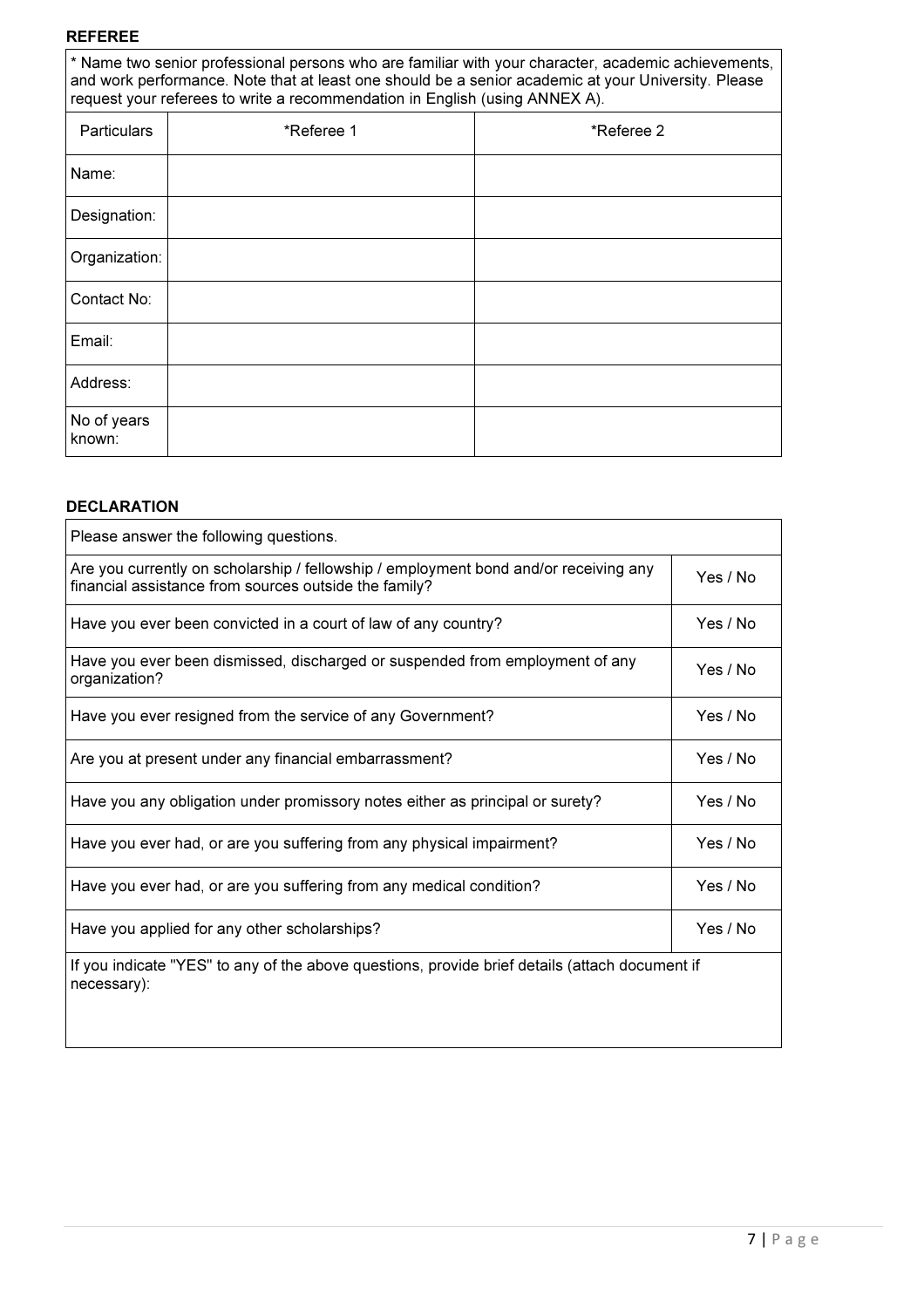### FINAL CONFIRMATION

By submitting this application, I declare the following:

- I affirm that all statements made by me on this form are correct.
- I understand that any inaccurate or false information (or omission of material information) will render this application invalid and that, if awarded and admitted on the basis of such information, my award and candidature may be terminated.
- I fully understand that my application will be considered invalid and will not be processed if TEV does not receive a complete set of my application and supporting documents. I accept that such documents will not be returned.

Name / Signature Date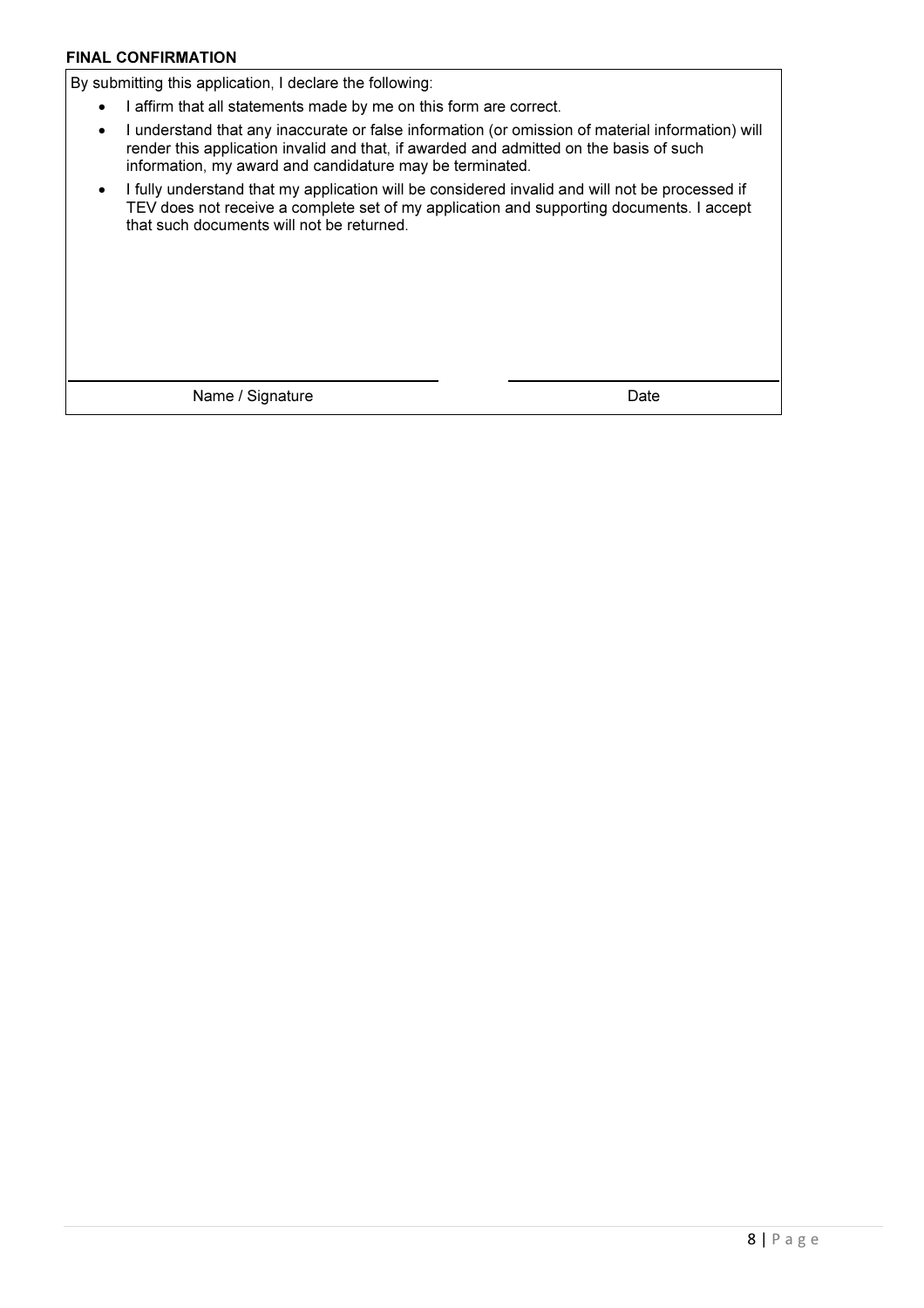# APPLICATION FOR TEV-SINGA FULLY FUNDED PHD AWARD

# STRICTLY CONFIDENTIAL

# Academic Referee's Recommendation

### To be completed by applicant:

Kindly fill up the portion below and pass a copy of this form to each of your two referees.

Name of applicant:

# Applied for: TEV-SINGA FULLY FUNDED PhD AWARD

To be based at: A\*STAR / NUS / NTU / SUTD (Select one as your first choice)

### To be completed by referee

The above-named person is applying to undertake research leading to a graduate degree. The University would appreciate receiving a confidential report from you on the applicant. You may write your report on the reverse side of this form if you wish, or send a separate letter. Please use a separate sheet if necessary.

1. How long have you known the applicant and in what capacity?

2. Among the students at a similar level you have known in recent years, how would you rate the applicant? (Please tick  $\lceil \sqrt{\rceil} \rceil$  the appropriate box).

The following is based on [ ] undergraduate students whom I know

\_\_\_\_\_\_\_\_\_\_\_\_\_\_\_\_\_\_\_\_\_\_\_\_\_\_\_\_\_\_\_\_\_\_\_\_\_\_\_\_\_\_\_\_\_\_\_\_\_\_\_\_\_\_\_\_\_\_\_\_\_\_\_\_\_\_\_\_\_\_\_\_\_\_\_\_\_\_\_\_

\_\_\_\_\_\_\_\_\_\_\_\_\_\_\_\_\_\_\_\_\_\_\_\_\_\_\_\_\_\_\_\_\_\_\_\_\_\_\_\_\_\_\_\_\_\_\_\_\_\_\_\_\_\_\_\_\_\_\_\_\_\_\_\_\_\_\_\_\_\_\_\_\_\_\_\_\_\_\_\_

\_\_\_\_\_\_\_\_\_\_\_\_\_\_\_\_\_\_\_\_\_\_\_\_\_\_\_\_\_\_\_\_\_\_\_\_\_\_\_\_\_\_\_\_\_\_\_\_\_\_\_\_\_\_\_\_\_\_\_\_\_\_\_\_\_\_\_\_\_\_\_\_\_\_\_\_\_\_\_\_

[ ] graduate students whom I know

- (a)  $\begin{bmatrix} 1 \\ 1 \end{bmatrix}$  Within the top 5% (d)  $\begin{bmatrix} 1 \\ 1 \end{bmatrix}$  Within the top 25-50%
- (b)  $\begin{bmatrix} 1 \\ 1 \end{bmatrix}$  Within the top 5-10% (e)  $\begin{bmatrix} 1 \\ 1 \end{bmatrix}$  Within the bottom 50%
- (c)  $\begin{bmatrix} 1 & 1 \end{bmatrix}$  Within the top 10-25% (f)  $\begin{bmatrix} 1 & 1 \end{bmatrix}$  Unable to judge